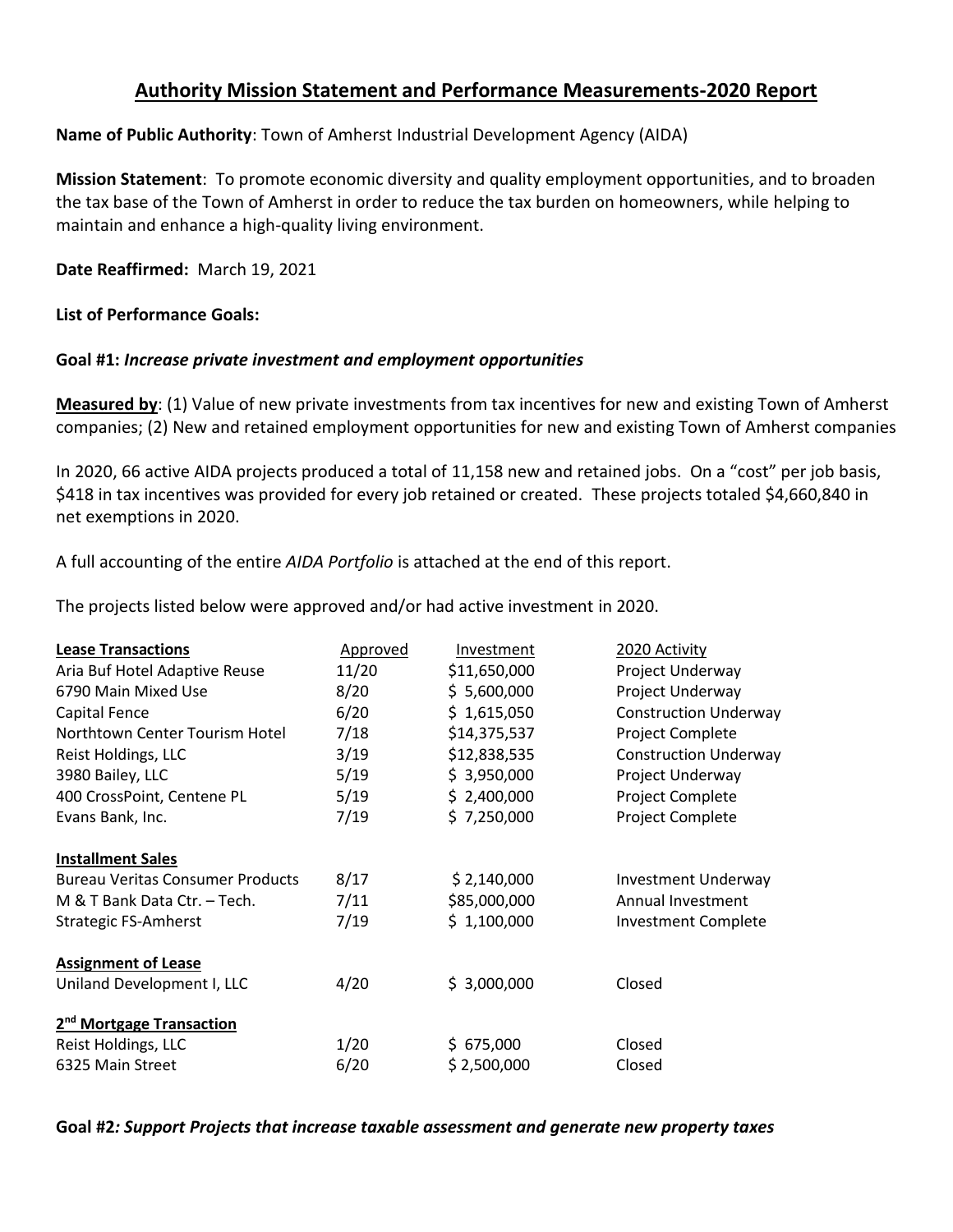The AIDA conveyed title on five properties in 2020 with a combined taxable assessment nearly \$27,120,000. Now fully taxed, these projects will pay an estimated \$787,800 in annual Town, County and School taxes based on 2020 tax rates. We know from previous analysis, that AIDA assisted properties continue to increase in value after a PILOT expires. A listing of these five properties is at the end of this report.

In addition to these taxes, the AIDA currently has 64 properties under PILOT, which generated over \$5.5 million in tax payments broken down as follows:

| Town                     | \$691,227   |
|--------------------------|-------------|
| County                   | \$872,171   |
| Village                  | \$20,190    |
| <b>Special Districts</b> | \$645,490   |
| <b>School Districts</b>  | \$3,317,113 |
| <b>TOTAL</b>             | \$5,546,191 |

## **Goal #3:** *Implement Agency Policy and Practices that improve operations and advance its Mission*

Measured by: Number and value of improvements to advance operation and Mission of the AIDA.

1. *COVID-19 Sales Tax Exemption Policy* – The AIDA implemented a sales tax exemption for projects that could demonstrate COVID-19 impacts. This policy reduced AIDA and Agency Counsel fees for 2020. While there were several inquiries, no applications under this program were processed.

## **Goal #4: Support implementation of economic development initiatives that maintain and enhance a high quality living environment in the Town of Amherst, Village of Williamsville and the Region**

Measured by: (1) Number of meaningful collaborative efforts with Town of Amherst, Village of Williamsville and Region on development initiatives.

- 1. *Recovery Plan* The AIDA is key part of the Town's recovery efforts as planning efforts seek to create a resilient community that can weather future pandemics and lessen shocks to the health and financial well-being of the community. Initial efforts focused on re-opening after several weeks of near lock down. This quickly transitioned to recovery efforts that created a series of working groups made up of private and public leaders tasked with setting policy and procedures to deal with the immediate threats and plan for the future. Among the major areas that the AIDA is involved in:
	- Boulevard Mall/Retrofit Zoning The area has been designated as the Boulevard Central District and marketed as such to private investors. A new retrofit zoning code is in place for the entire 900 acres of this district along with phased build-out of key sites, such as the Boulevard Mall and Maple Ridge Plaza, developed by Dover Kohl Associates.
	- Amherst Central Park/Former Gun Club A signature piece of the Westwood solution, development around the Northtown Center realized similar planning, zoning and design to the Boulevard Central District. It is anticipated that the first phases of development will occur in 2021 with infrastructure and new buildings for the planned vibrant commercial and recreation destination.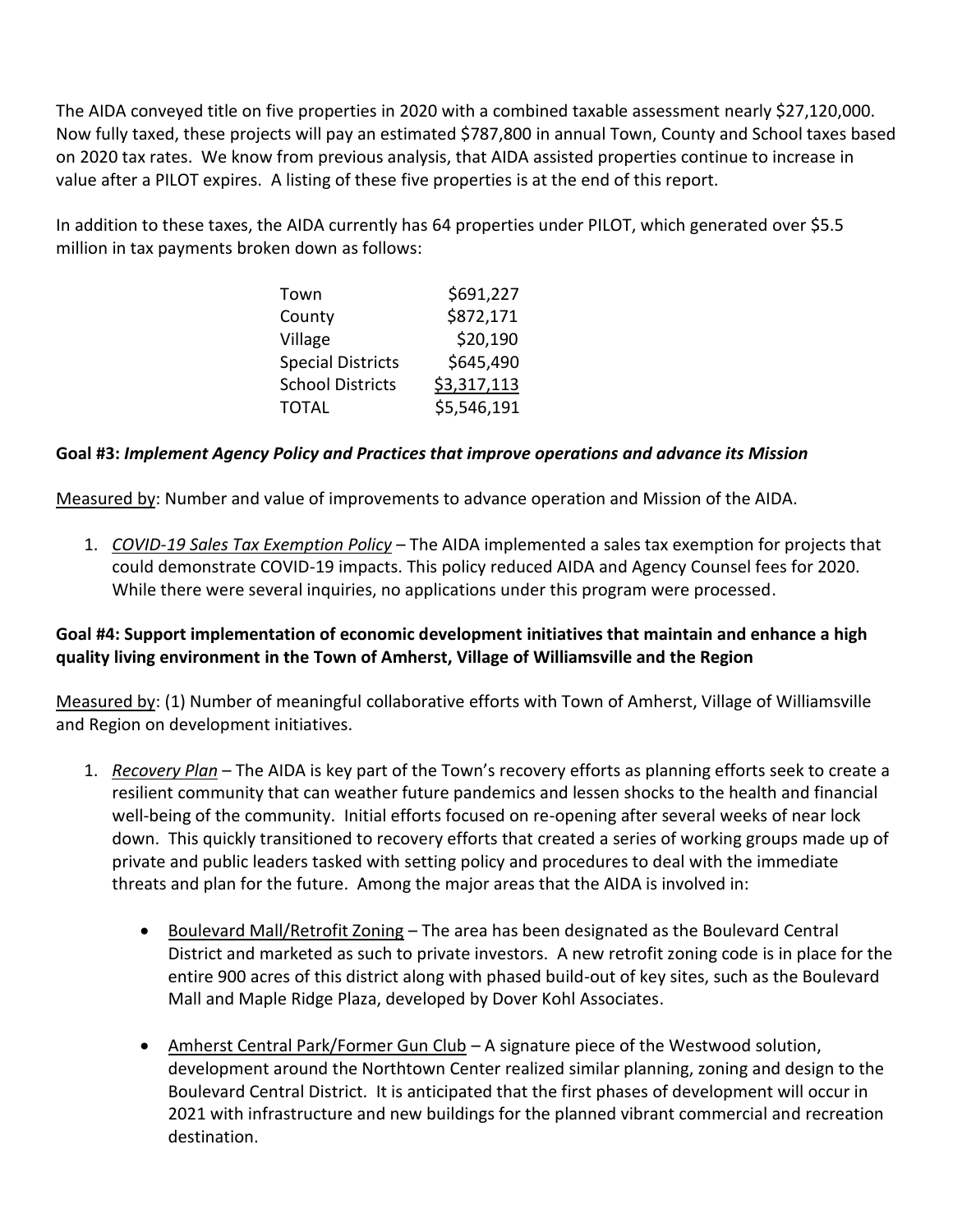- Advance Amherst Initial steps began to coalesce around a brand that will create a landing page for small business assistance in the Town of Amherst. Envisioned to exist between the Town and AIDA, it will be supported by both and include technical and financial assistance resources along with data that can assist in the creation and expansion of small business in the Town and Village.
- 2. *Golf Task Force* Part of the Amherst Central Park discussion includes the future the Audubon Golf Course, and a vision for what golf in Amherst could look like in the future. The group engaged a consultant and surveyed golfers over the season. The Town is moving forward with accommodating 18 hole play and future golf facilities, such as a "Top Golf" style facility, enhanced par-3 course and possibly a putting course.
- 3. Versel Economic Contract The AIDA engaged the Versel Group to perform economic analysis of the impact of COVID-19 on Amherst and the Region. Using new tools, data sets produced expanded beyond the typical employment trends to include mobility data by census tract and consumer purchasing. This economic data served as the backbone of the Town's Recovery Planning.
- 4. *Erie County Business Task Force* The AIDA is on a diverse committee of countywide interests focusing on economic development, specifically small business assistance. This COVID-19 response effort resulted in a "Open for Business" marketing campaign and e-giftcard under the 716 banner that infused over a \$1 million into local businesses during the holiday season.
- 5. *Countywide Eligibility Policy* The AIDA, in conjunction with the other five (5) IDAs in Erie County, worked to complete a scoring worksheet for projects that would designate which of the three PILOT tiers a project was eligible for. We anticipate completing the final revisions to the uniform tax exemption policy in 2021.
- 6. *E-Commerce Rezoning* The acceleration of online purchases due to COVID restrictions (travel, occupancy, etc.) yielded a growing number of e-commerce leads searching for larger tracts of land near existing infrastructure suitable for the large building footprints and vehicle impacts. The AIDA worked with the Town to identify sites for this sector, the most promising of which is a 93-acre site between Millersport Highway and Transit near the terminus of the I-990 and a 50 acre site on South Youngs fronting the I-90. Both sites are under consideration by Invest Buffalo Niagara for marketing attraction purposes.

## **PROPERTIES OUT OF AIDA AND ON TAX ROLLS AT 12/31/2020**

| Property      | <b>Assessed Value</b> |
|---------------|-----------------------|
| 150 Creekside | \$390,000             |
| 50 Stahl      | \$3,930,000           |
| 50 Stahl      | \$5,100,000           |
| 6363 Main     | \$16,300,000          |
| 168 Creekside | \$1,400,000           |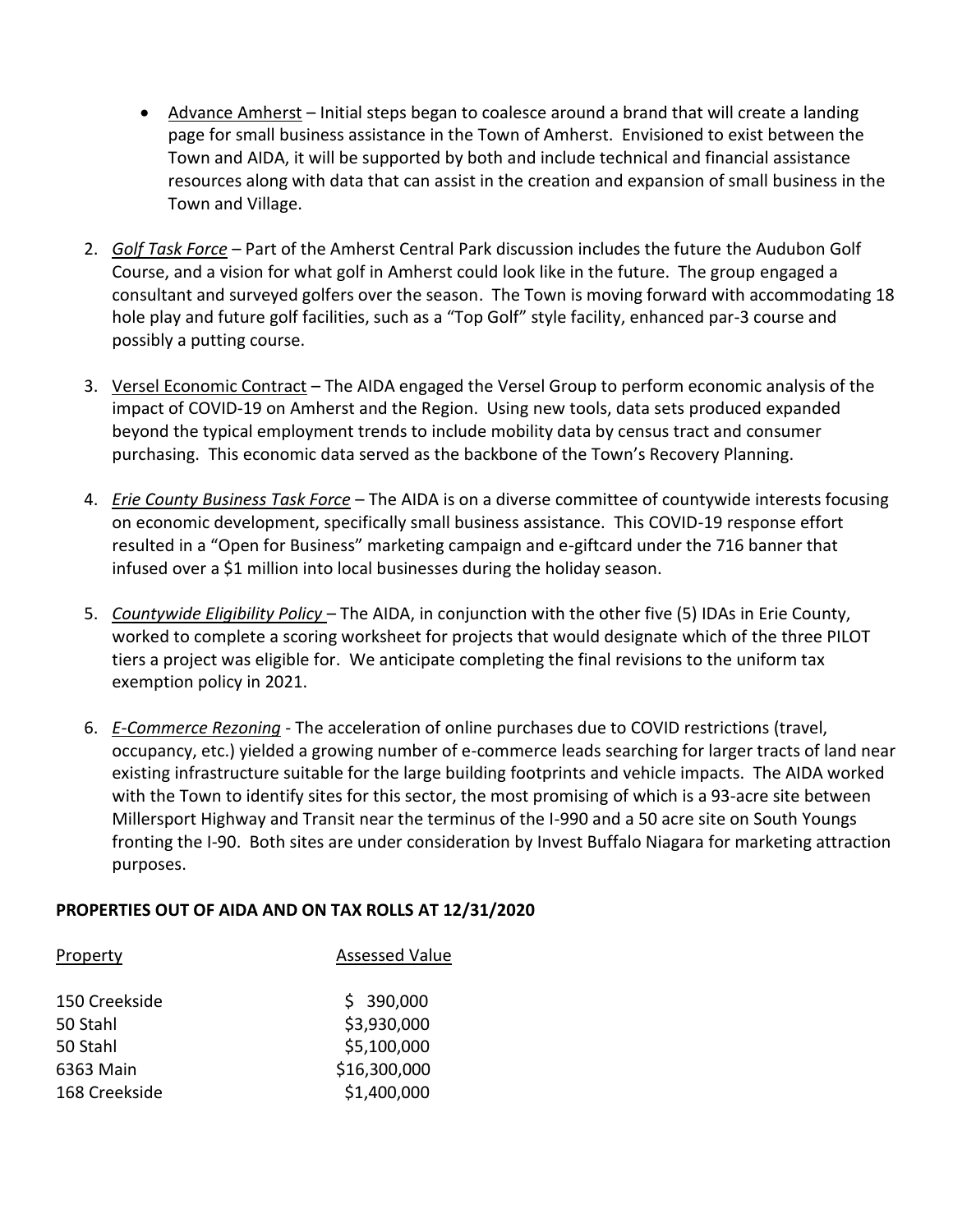# NET EXEMPTION REPORT

|                                  |                          | Amount of Tax Exemptions |          |                          |            |       |        | Payments In Lieu of Taxes (PILOTs) |                 | Employment    |            |                  |          |                |                 |
|----------------------------------|--------------------------|--------------------------|----------|--------------------------|------------|-------|--------|------------------------------------|-----------------|---------------|------------|------------------|----------|----------------|-----------------|
|                                  |                          |                          |          |                          |            |       |        | Made by Project Operators          |                 |               |            | Information      |          |                |                 |
|                                  | Primary                  | Sales                    | Property | Mort Rec                 | Total      | PILOT |        |                                    | School          | Total         | <b>Net</b> | <b>Emp Prior</b> | Est      | Current        | Emp             |
| <b>Property Address</b>          | Tenant/Develop           | Tax                      | Tax      | Tax                      | Exemptions | Start | County | <b>TOA</b>                         | <b>District</b> | <b>PILOTs</b> | Exemptions | To IDA           | Create   | Emp            | Dif             |
| Enhanced Tool, Inc.              | <b>Enhanced Tool</b>     | $\sim$                   | 8,551    |                          | 8,551      | 2000  | 1,366  | 1,075                              | 6,110           | 8,551         |            | 17               |          | 21             | $\overline{2}$  |
| Asbury Point, Inc.- (03/99)      | <b>Sr. Apts</b>          |                          | 135,781  |                          | 135,781    | 2001  | 25,806 | 20,298                             | 89,677          | 135,781       |            |                  |          | 50             | 32 <sup>°</sup> |
| Asbury Point, Inc. II - (01/03)  | <b>Sr. Apts</b>          |                          | 104,631  |                          | 104,631    | 2005  | 19,886 | 15,641                             | 69,104          | 104,631       |            |                  |          |                |                 |
| 45 Bryant Woods I (07/04)        | Chiampou et.al           | $\overline{\phantom{a}}$ | 50,585   |                          | 50,585     | 2006  | 6,806  | 5,348                              | 33,409          | 45,563        | 5,022      | 46               | 14       | 120            | 60              |
| 6363 Main Street, Inc. (11/94)   | National Fuel            |                          | 431,339  |                          | 431,339    | 2006  | 80,967 | 63,618                             | 286,754         | 431,339       |            | 590              | 75       | 548            | (117)           |
| 105 CrossPoint                   | Uniland-MT               | $\overline{\phantom{a}}$ | 82,522   | $\sim$                   | 82,522     | 2007  | 8,982  | 7,058                              | 32,969          | 49,009        | 33,513     | 65               | 55       | 151            | 31              |
| 390 Youngs Rd. (4/26)            | Gelia Wells-MT           | $\sim$                   | 57,766   | $\sim$                   | 57,766     | 2007  | 7,072  | 5,557                              | 24,573          | 37,202        | 20,564     | $\cap$           | 140      | 75             | (65)            |
| 8600 Transit (11/14)             | Iskalo-MT                | $\sim$                   | 44,721   | $\sim$                   | 44,721     | 2007  | 5,124  | 4,026                              | 17,803          | 26,953        | 17,768     | 20               | 20       | $\sim$         | (40)            |
| GEICO (300 CP) 03/05             | <b>GEICO</b>             | $\sim$                   | 482,620  | $\sim$                   | 482,620    | 2007  | 47,163 | 37,057                             | 163,879         | 248,099       | 234,521    |                  | 2500     | 3,073          | 573             |
| RHDK Ent (237 Comm)-(01/06)      | <b>Stellar Technol</b>   | $\sim$                   | 42,755   | $\blacksquare$           | 42,755     | 2007  | 5,908  | 4,642                              | 26,418          | 36,968        | 5,787      | 50               |          | 112            | 57              |
| Stenclik (04/016)                | <b>Superior Design</b>   | $\overline{\phantom{a}}$ | 54,571   |                          | 54,571     | 2007  | 9,324  | 7,326                              | 32,398          | 49,048        | 5,523      | 111              | 22       | 82             | (51)            |
| 540 CrossPoint (Citigroup)       | CitiGroup                | $\sim$                   | 223,166  |                          | 223,166    | 2008  | 20,697 | 16,262                             | 84,168          | 121,127       | 102,039    | $\Omega$         | 362      | 640            | 278             |
| AAA of WNY, Inc. (04/07)         | AAA of WNY               | $\sim$                   | 157,058  |                          | 157,058    | 2008  | 19,662 | 15,449                             | 68,321          | 103,432       | 53,626     | 205              | 45       | 229            | (21)            |
| Enhanced Tool, Inc.              | <b>Enhanced Tool</b>     | $\sim$                   | 3,801    | $\sim$                   | 3,801      | 2008  | 319    | 250                                | 1,426           | 1,995         | 1,806      |                  | $\Omega$ | $\sim$         | $\mathbf{r}$    |
| 130 Bryant Woods South           | Lougen Valenti           | $\sim$                   | 22,894   | $\sim$                   | 22,894     | 2009  | 2,758  | 2,167                              | 9,539           | 14,464        | 8,430      |                  | 20       | 28             | 8               |
| 1955 Wehrle Dr                   | The Advantage            |                          | 60,693   | $\sim$                   | 60,693     | 2009  | 6,966  | 5,473                              | 24,204          | 36,643        | 24,050     | 50               |          | 165            | 109             |
| 580 CrossPoint (Citigroup)       | CitiGroup                | $\overline{\phantom{a}}$ | 739,564  | $\sim$                   | 739,564    | 2009  | 28,971 | 22,763                             | 113,567         | 165,301       | 574,263    |                  | 429      | 1,090          | 661             |
| 45 Bryant Woods II (08/08)       | Chiampou et.al           | $\sim$                   | 23,695   | $\sim$                   | 23,695     | 2011  | 2,336  | 1,836                              | 8,117           | 12,289        | 11,406     |                  |          | $\sim$         | $\mathcal{L}$   |
| Sheridan Properties (3980A)11/08 | Dent Neuro               | $\sim$                   | 130,788  |                          | 130,788    | 2011  | 19,962 | 15,686                             |                 | 35,648        | 95,140     |                  | 38       | 71             | 33              |
| 3500 Sheridan Dr                 | <b>Buffalo Pharm</b>     | $\sim$                   | 57,640   |                          | 57,640     | 2012  | 8,957  | 7,038                              | 40,051          | 56,046        | 1,594      |                  |          | 29             | 12              |
| 6500 Sheridan                    | Uniland-MT               | $\sim$                   | 127,243  | $\sim$                   | 127,243    | 2012  | 15,465 | 12,151                             | 53,736          | 81,352        | 45,891     | $\Omega$         | 214      | 185            | (29)            |
| 480 CrossPoint (Fidelis)         | Fidelis Care             | $\sim$                   | 177,887  |                          | 177,887    | 2013  | 10,712 | 8,416                              | 37,220          | 56,348        | 121,539    | 463              | 200      | 1,285          | 622             |
| 5727 Main, LLC (01/11)           | iskalo - MT              | $\sim$                   | 20,338   | $\sim$                   | 20,338     | 2013  | 3,716  | 2,920                              | 13,086          | 19,722        | 616        | $\Omega$         | 18       | 5              | (13)            |
| Isaklo 2410 NF                   | skalo-MT                 | $\overline{\phantom{a}}$ | 155,807  |                          | 155,807    | 2013  | 17,156 | 13,480                             | 64,423          | 95,059        | 60,748     | $\Omega$         | 295      | 93             | (202)           |
| Northtown Automotive-3845        | North Auto               | $\sim$                   | 183,264  | $\sim$                   | 183,264    | 2013  | 27,764 | 21,815                             | 120,915         | 170,494       | 12,770     | 58               | 12       | 93             | 23              |
| Prime Wines Corp ((09/11)        | Premier Lig.             | $\sim$                   | 141,565  | $\sim$                   | 141,565    | 2013  | 19,872 | 15,614                             | 92,955          | 128,441       | 13,124     | 35               |          | 69             | 29              |
| 1085 Eggert Road, LLC            | <b>CHC School</b>        | $\sim$                   | 54,461   | $\sim$                   | 54,461     | 2013  | 7,687  | 6,040                              | 33,085          | 46,812        | 7,649      | 57               | 11       | 28             | (40)            |
| SB Holding (Pizza Plant) (05/11) | Pizza Plant              | $\sim$                   | 37,268   | $\overline{\phantom{a}}$ | 37,268     | 2013  | 6,455  | 5,072                              | 23,158          | 34,685        | 2,583      | $\Omega$         | 50       | 24             | (26)            |
| Iskalo 5178 Main - (06/12)       | Iskalo-EvansBnk          | $\sim$                   | 19,965   | $\sim$                   | 19,965     | 2014  | 3,182  | 2,500                              | 11,590          | 17,272        | 2,693      |                  |          | $\overline{2}$ | (4)             |
| 5195 Main St.                    | MxdUse-Ellicott          | $\overline{\phantom{a}}$ | 316,778  | $\overline{\phantom{a}}$ | 316,778    | 2015  | 52,862 | 41,535                             | 188,794         | 283,191       | 33,587     |                  | 44       | 25             | (19)            |
| 60 John Glenn (09/12)            | <b>Amherst Stainless</b> | $\sim$                   | 49,089   | $\sim$                   | 49,089     | 2015  | 6,091  | 4,786                              | 28,215          | 39,092        | 9,997      | 43               |          | 74             | 28              |
| 6325 Main St. Assoc, LLC (04/12) | McGuire Dev - MT         | $\sim$                   | 40,197   | $\sim$                   | 40,197     | 2015  | 3,178  | 2,497                              | 11,043          | 16,718        | 23,479     |                  |          | 48             | 44              |
| 9500 Transit (03/13)             | Sr. Housing              | $\sim$                   | 448,694  | $\sim$                   | 448,694    | 2015  | 31,009 | 24,364                             | 107,746         | 163,119       | 285,575    |                  |          | 6              | $\overline{3}$  |
| AHO of NY (1880 SH) - 10/12      | Sr. Apts.- Clover        | $\sim$                   | 228,024  | $\sim$                   | 228,024    | 2015  | 12,702 | 9,980                              | 56,796          | 79,478        | 148,546    |                  |          | $\overline{2}$ | (1)             |
| 490 CrossPoint (Fidelis)         | Fidelis Care             | $\sim$                   | 201,779  | $\sim$                   | 201,779    | 2016  | 1,189  | 934                                | 4,132           | 6,255         | 195,524    | $\cap$           | 385      | $\sim$         | (385)           |
| Ivoclar, Inc. (01/00)            | vocl Inc.                | $\sim$                   | 139,348  | $\sim$                   | 139,348    | 2016  | 15,912 | 12,502                             | 71,151          | 99,565        | 39,783     | 162              | 38       | 280            | 80              |
| 1760 Wehrle Dr                   | Tops HQ                  | $\sim$                   | 278,446  |                          | 278,446    | 2017  | 13,785 | 10,831                             | 47,898          | 72,514        | 205,932    | $\Omega$         | 467      | 306            | (161)           |
| 1955 Wehrle Dr II                | The Advantage            |                          | 23,958   |                          | 23,958     | 2017  | 911    | 716                                | 4,748           | 6,375         | 17,583     | $\Omega$         | $\Omega$ |                |                 |